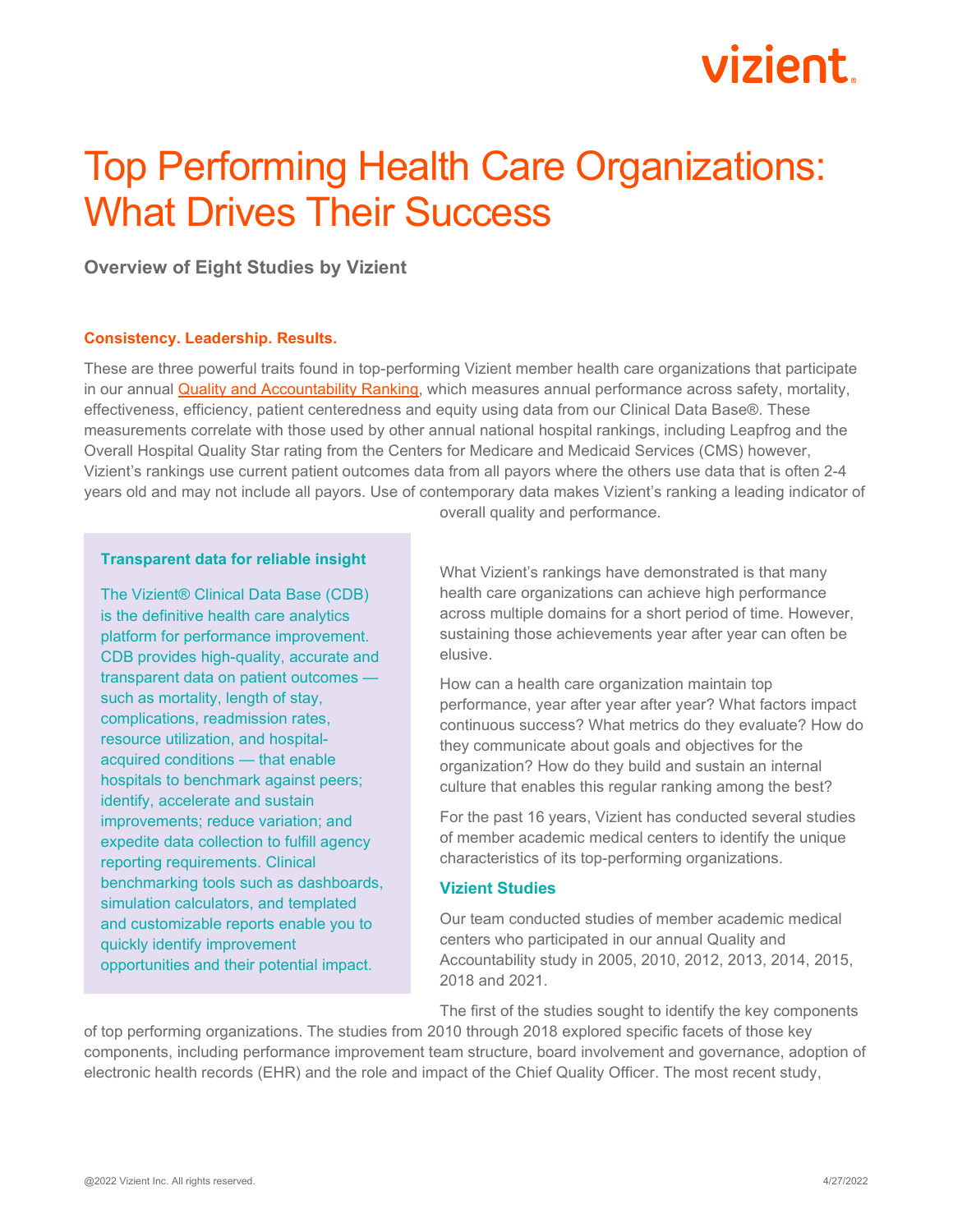

conducted from 2019-2021, sought to uncover the consistent behaviors driving performance of these organizations that led to sustained top performance. Each study is detailed below.

### **2005 Original Study: Key Characteristics of Top Performers in Health Care Rankings**

2005 was the first year that Vizient conducted its Quality and Accountability ranking of academic medical centers which measured annual performance across safety, mortality, effectiveness, efficiency and patient centeredness and equity using contemporary data from our Clinical Data Base®. Following publication of the ranking, these organizations were looking to learn what are key characteristics that are essential to drive top performance.

To address these questions, Vizient compared three top performing organizations with three mid-level ranking organizations and learned how leadership at the top-ranked organization leverages people and processes to establish a culture of excellence.

We chose to compare top-ranking organizations to mid-level organizations rather than the lowest quartile because many of our member academic medical centers at the time were regularly in the mid-level, and if they were able to move into the top-performing areas, may not have been able to sustain that level.

Vizient designed our original study to go beyond preconceived impressions and set out to dig into the granular details of organizational and cultural factors that distinguish top-performing academic medical centers in quality and safety from their peers.

The identified factors are reviewed in more detail here:

- 1. **Shared sense of purpose:** Hospital leaders continually articulate that patient care must be the focus, and decisions are made at all levels of the organization to reflect that. Leaders and staff from the top to the bottom are committed to develop a culture of continuous improvement. Service excellence is considered a priority, which results in high quality and safety care.
- 2. **Leadership style:** The CEO leading the organization is passionate about service, quality and safety, and has an authentic, hands-on style. Everyday events at the unit and department level and individual patient interactions are connected to the larger, guiding purpose through stories and rituals. This enables the goal-oriented and evidence-based communications. Governance structures and practices of alignment and consistency minimize conflict. The institution is led as an alliance between the executive leadership group and clinical department leaders or chairs. Goals are created collaboratively and with insights from all types of team members.
- 3. **Accountability system for service, quality and safety**: Prioritizing, developing measures and setting goals are centralized, and the tactics to improve those metrics are decentralized throughout the organization. The department chairs accept responsibility for quality and safety within their own departments. There is also accountability innovation, empowerment and redundancy at the unit level.
- 4. **A focus on results:** There is a relentless effort to improve, employing performance against external standards as a measure of success. The results are more important than navigating the approach to performance improvements. The organization focuses on systems and processes redesign as the keys to improvement. Technology is used as a supporting point, to accelerate improvement, not as the solution.
- 5. **Collaboration:** Collaboration characterizes the relationships between administration, physicians, nurses and other staff. The organization leaders at every level regularly recognize contributions of employees. Regardless of title or role, staff treat each other with respect and understand each employee is bringing critical knowledge when problem solving.

Each of these takes a commitment from every level of the organization, and a nucleus with all sectors of an organization circling around patient-centered care.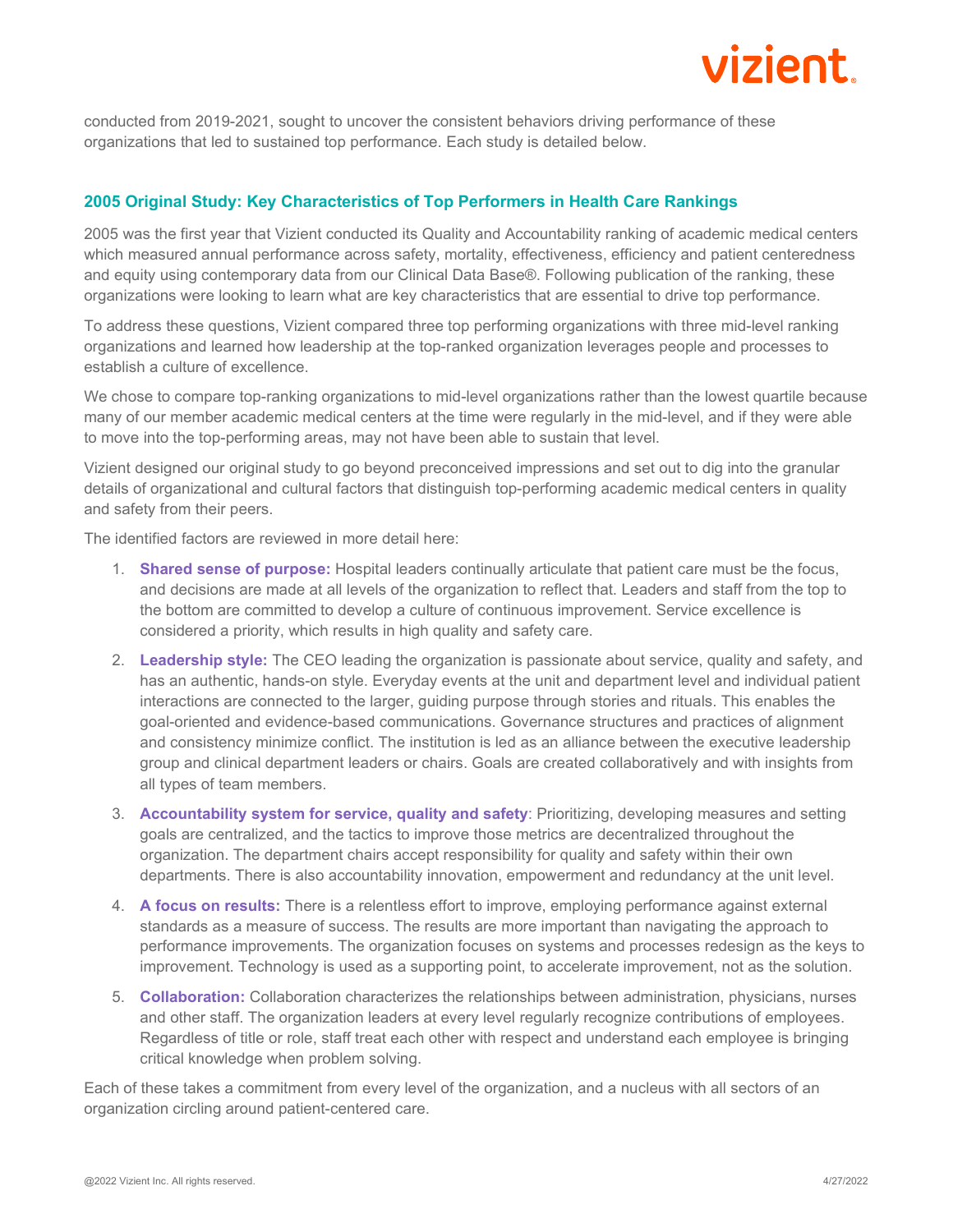

The study found that those organizations who were top ranked had a CEO who created an impactful leadership team, a coalition mindset and ongoing collaboration to focus on results. Organizations that were not able to reach that level of rankings lacked leadership that endorsed and supported senior leaders, struggled to focus on key priorities because of too many competing priorities and no coaching of staff at all levels.

# **2010 Study: Better Understanding of Necessary Capabilities to Accelerate Performance**

In this study, Vizient set out to dive more deeply into the characteristics identified in the first study from 2005, with particular attention to academic medical centers that increased their performance in the Vizient Quality and Accountability rankings by at least 20 positions and had moved into the top 20, while also retaining that status for two years. For this study, we compared these groups who had rapidly moved into the top rankings with those who remained in the middle quartile of the annual rankings.

The findings reaffirmed the original study findings from 2005 and identified two new requirements of top performance.

In the first study, Vizient found that the CEO role and leadership approach was critical. This study reinforced the critical role of the CEO but expanded the scope of leadership. The role of leadership extended beyond the CEO to the other senior leaders that report to and surround the CEO. More than a single leader, leadership was not an individual but a strong leadership team: a coalition for collaboration that also included the role of the board.

The study also found an expansion of the importance of the role of quality and safety leadership. With the emergence of complex metrics and measurement, top performers identified individuals with subject matter expertise to preside over and facilitate the quality and safety agenda and achievement of goals. Capable quality leaders were endorsed and supported by senior leadership, focused on a manageable number of priorities and functioned as a coach and facilitator to support local activation.

This study began to build on the results of the 2005 study, providing enhanced information for Vizient to continue communicating with members and researching to learn more. The leadership, consistency and alignment from the first study continued to remain present with these additional insights.

#### **2012 Study: Quality Structures and Operations**

In 2012, we evaluated quality structures and operations within academic medical centers. We postulated that perhaps the dynamics, procedures, or leadership specifically within the quality group of an organization was a key differentiator of top performers. We specifically asked questions about the number of staff in the quality department, how the department was integrated into the organizational structure of the hospital and the staff expertise in it.

A total of 75 academic medical centers participated in a survey focused on the major functions of performance improvement, to help us drill down into whether or not the quality department dramatically impacted such improvements.

#### **There were three notable findings:**

- The majority of health care organizations that responded have multiple quality and safety functions organized under one leader
- A mixed model of centralized and decentralized functions was most common
- There was not a relationship between the number of staff in the performance improvement department and ranking in the Vizient Quality and Accountability ranking.

While the findings did not call out any innovative solutions for maintaining top performance, they did note the continued focus on patient care at all levels of the organization remains key, reinforcing the initial study's findings.

# **2013 Study: Role of Governance**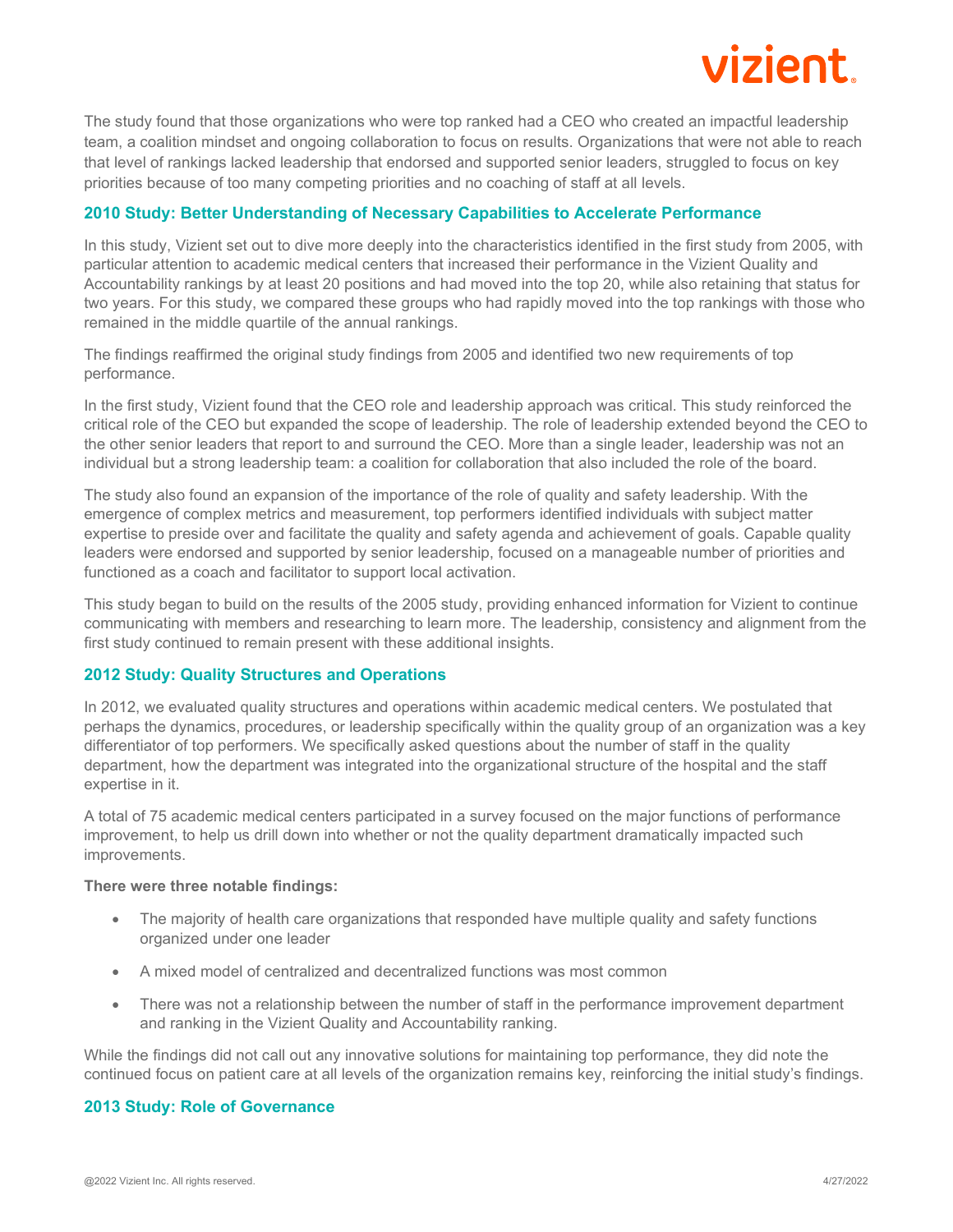

In 2013, Vizient explored the role of governance in driving top performance at academic medical centers.

The study assessed 40 consensus-based standards from the American Hospital Association as potential drivers of top performance. CEOs from 58 academic medical center completed a survey to determine the organizational penetration of each of the standards. Each standard was individually assessed to determine impact on performance. Three were found to be statistically significant. The boards of high performers:

- Systematically define needs for expertise and recruit new board members to meet those needs. The boards included nurses as well as physicians
- Conduct regular formal education on metrics and measurement and the changing national health care landscape
- Review core governance processes (e.g., ongoing oversight of financial performance, CEO evaluation, etc.) regularly to identify ways to improve as a board These very specific attitudes and actions at the board leadership level directly correlated with top performing organizations identified in Vizient's Quality and Accountability ranking. This was further built upon with the 2019-2021 study exploring how, exactly, board leaders contribute to top-performing organizations.

# **2014 Study: Accountability Systems for Quality and Safety and Focus on Results**

Since the 2010 and 2013 studies had affirmed key performance characteristics, in 2014, Vizient's research team pivoted to gather a deeper understanding of two characteristics of top performance from the original study: the accountability system for service quality and safety, and how organizations focus on results.

This study was observational; researchers evaluated the top 10 ranked academic medical centers. The behaviors and processes associated with the two characteristics were assessed through observation of the daily activities by the leaders and staff in these organizations.

These top performers demonstrated capability of accountability and a focus on results through:

**Shared ownership:** The representation of a shared sense of purpose beyond the CEO and the leadership team. Engagement goes from top to bottom and bottom to top. One example was seeing staff outside of leadership ranks welcome to attend and actively participating in the Clinical Executive Committee. We also observed physician-nurse unit teams sharing responsibility for results with humility and respect.

**Measurement, evaluation and transparency:** A universal understanding of goals and priorities could be demonstrably seen throughout the organization. Transparency about those goals, how they were developed and how they would be achieved created awareness and accountability. Simplified measures helped to create sustainability with cascading communications.

**Front-line leader empowerment to own improvement and innovate:** Staff shared accountability and responsibility for meeting organizational goals. Physician residents were involved in quality improvement activities, and staff collaborated to solve community challenges. Creating that sense of empowerment and collaboration to solve issues and use skills at an individual and unit level creates strong, positive ripple effects for patient care.

Each of these trends to share accountability, empower front-line staff at every level of the organization and support transparency and clarity with goals and priorities continued to support the findings from the 2005 study. Each additional piece of data helps provide a stronger roadmap for all health care organizations to follow.

#### **2015 Study: EHR Strategies and Impact on Patient Outcomes**

In 2015, members surfaced another inquiry about the drivers of top performance. The specific question was about whether EHR strategies influenced organizations' ability to be successful in achieving the best patient outcomes.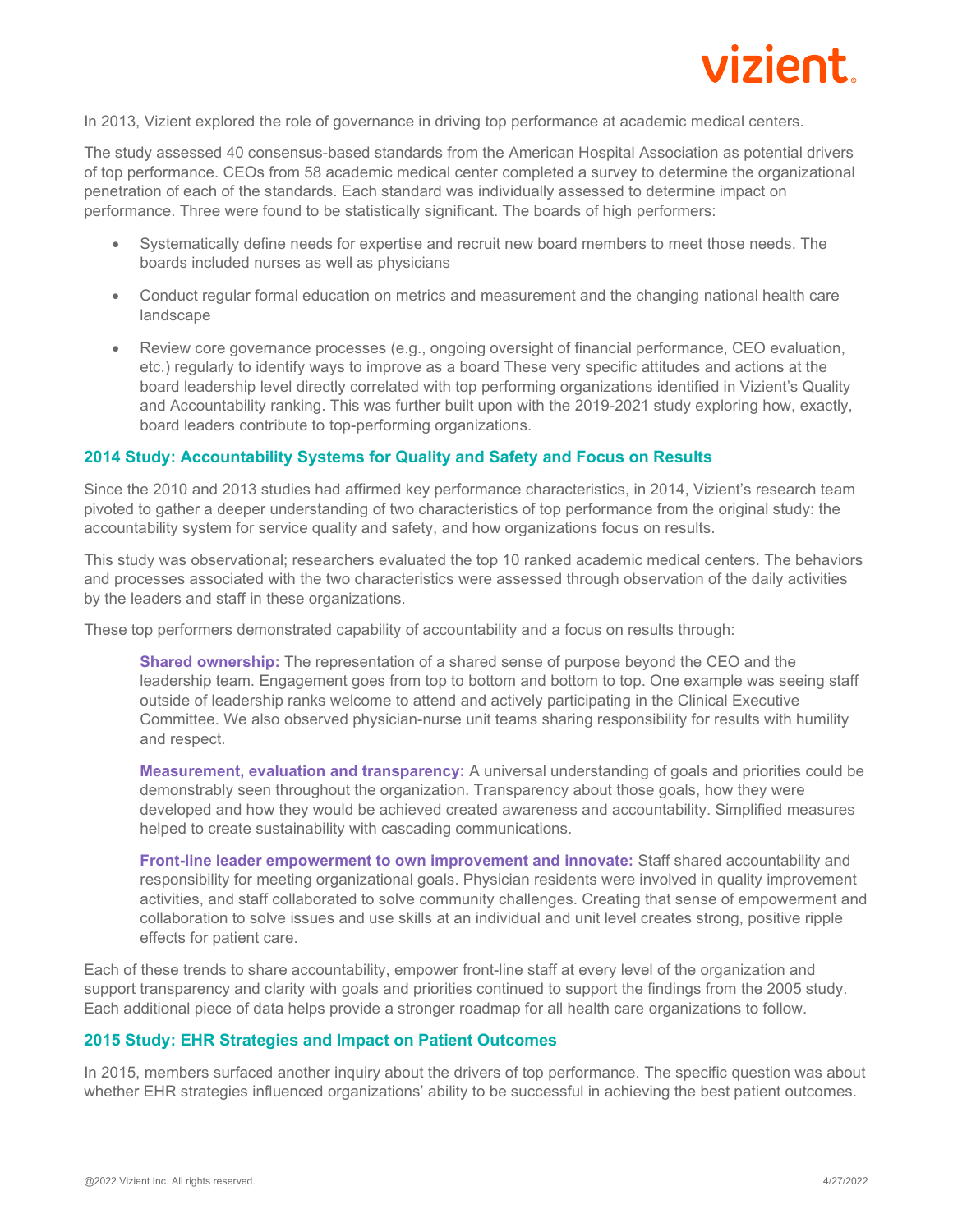

Vizient interviewed five top performer and five mid performer academic medical centers from that same year's Quality and Accountability ranking to identify key EHR optimization strategies that impact positive quality and accountability results. Having an EHR or a certain type of EHR was not found to be a factor on overall ranking. However, key findings in top performers included:

- Having a specific prioritization process for EHR optimization
- Standardized forms, decision support rules and order sets rather than customized tools
- Structure to engage clinicians and dedicated physician involvement in prioritization, decision support and order sets

This study continued to shed light on the behaviors found in the 2005 study, including engaging clinicians in decision support and procedures, creating standardized expectations and using technology as a tool to help reach goals.

# **2018 Study: Chief Quality Officer Role**

In 2018, members asked Vizient to evaluate the contemporary role of the Chief Quality Officer (CQO), as a lever to top performance. CQOs from 31 academic medical centers responded to our survey and while the results found the CQO is not a specific driver of top performance, it identified current characteristics of CQO's and expanded the understanding of their roles and responsibilities.

Of the academic medical centers that responded to the survey, 66% have combined the Chief Medical Officer (CMO) and CQO role; however, when the roles are combined there is still a distinct need for a leader to have oversight of quality operations. The CMO and CQO have different responsibilities and the combined role can blur and dilute the importance of each.

Most (over 60%) CQOs' report either to the CEO or CMO and have budgetary control for the quality department. They are engaged in the strategic planning process and facilitate the process of setting their organization's quality-related priorities. Vizient found that most CQO's use our organization's Quality and Accountability scorecard and ranking to direct organizational quality improvement efforts, and some use the Quality and Accountability scorecard performance in their annual goals.

Most common functions that report up to the senior-most quality executive include patient safety, clinical process improvement, infection control, data and analytics, accreditation and regulatory compliance and operational process improvement.

Skills reported by the majority of CQO's included:

- Communication and analytical skills, along with knowledge of high reliability and systems thinking
- Subject matter expertise in metrics, measurement and process and outcome impact
- Ability to engage clinicians on quality indicators and educate executives and board members
- Business management and financial skills—including understanding of health care financing and ability to demonstrate return-on-investment for quality initiatives
- Ability to develop a structure to scale system improvement efforts

These skills come directly into play in the key top-performing actions of cascading clear organizational goals, empowering front-line leaders to solve problems and instating processes focused on patient care.

# **2019-2021: Methodology and Approach to Discover Unique Behaviors of Top Performers**

The most recent study explored the unique behaviors and practices of academic medical centers that have sustained top performance in the Vizient Quality and Accountability Study over a long period of time. This study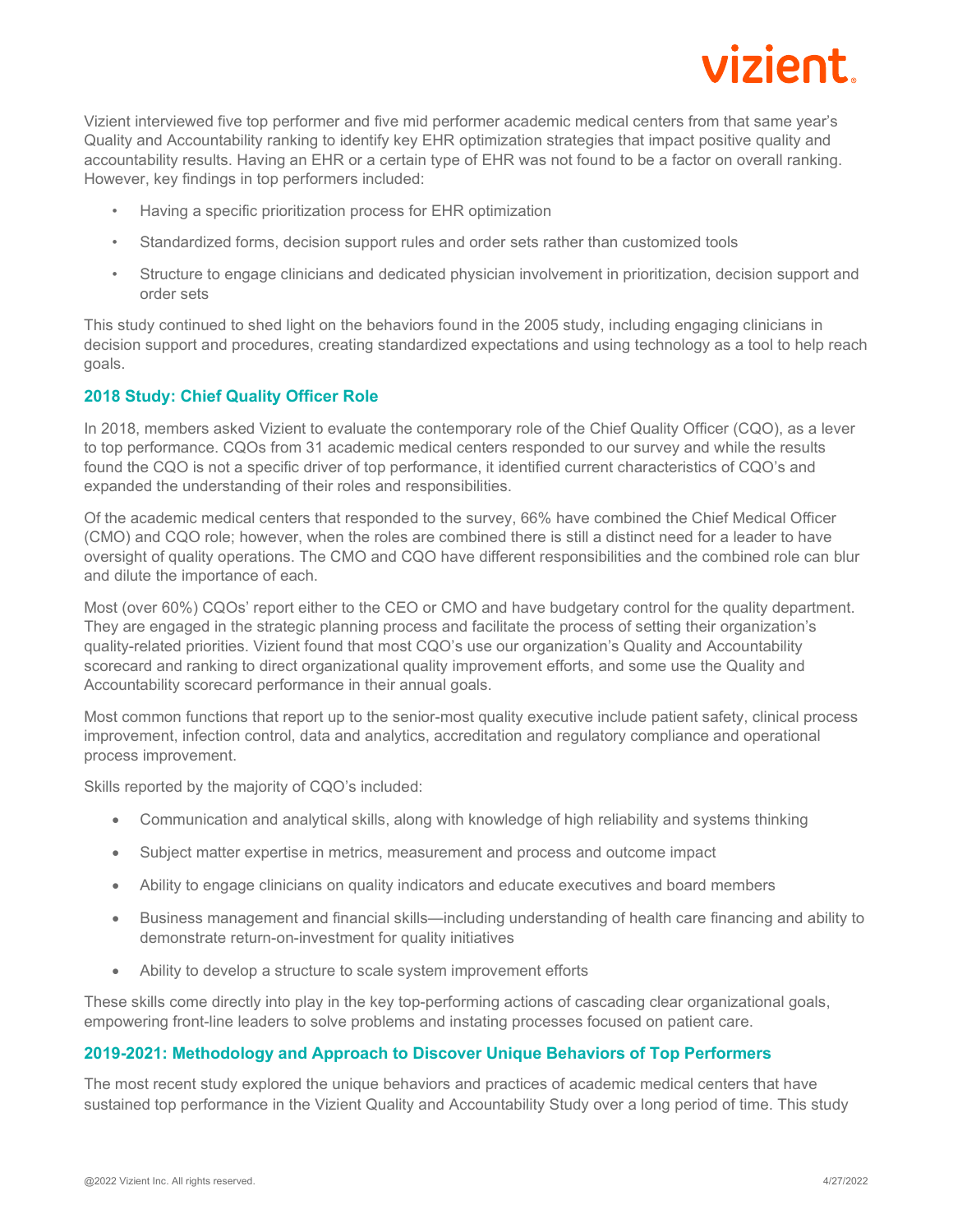# vizient

sought to build upon the lessons learned from past studies and provide contemporary and relevant information for health care leaders in any type of health system. Strong organizational practices are generally enduring and transcend challenges; these systems, processes and behaviors are so ingrained into the culture they ensure top performance.

For this study, Vizient's team partnered with three "sustainers," i.e., top performers that had maintained their top ranking for between eight and 12 years of the last 15 years, including the most recent two years. As a comparison for the study, organizations that had been top performers between four and seven times in the past 15 years but had not maintained their status in the last two years were selected

We completed site visits and virtual interviews for both the sustainers and comparison sites, focusing on learning the nuances of leadership and management behaviors. Our team conducted interviews with executive leaders, key nursing staff, physician leaders and quality managers. In the sustainer cohort we also interviewed board members and staff.

This study methodology is modeled after the original study in 2005, using the

quantitative scoring and ranking methodology that includes:

- Efficiency: 10 percent
- Effectiveness: 20 percent
- Safety: 25 percent
- Equity:5 percent
- Mortality: 25 percent
- Patient-centeredness: 15 percent

These factors are developed into a composite scoring system that results in the annual Quality and Accountability ranking for each academic medical center.

First and foremost, the overall results from this study confirmed the original study findings from more than a decade ago, as well as amplified findings from subsequent studies.

The most consistent note of intel from this study was that leaders, physicians, managers and staff within organizations understand that achieving the best patient experience was top of mind each day and throughout every decision. While each sustainer health care organization varied in approach to execute consistency and alignment, the underpinnings to every system, process and behavior was a palpable intensity and focus to achieve the best patient experience for every patient, in every way.

The importance of senior leadership's involvement and communications as they interacted with organizational staff also was a demonstrated contributor to top ranking sustainability, specifically in the five following areas:

1. **People (Leaders, Physicians and Staff): Everyone, from the boardroom to the bedside, are aligned and have a broad and deep understanding and appreciation of how vital each person (from top to bottom) is to solving problems and ensuring the best patient experience.**

The sustainers focus on engaging and empowering everyone in the organization, executives, physicians, middle management as well as front line and all service and support areas. Together, they each play a vital role in organizational success. Everyone understands and feels accountable for their individual role in achieving top performance. Across the organization, staff have a deep level of understanding related to organizational goals and share a palpable level of intensity to work together and meet those coals.

Leaders are visible to staff and expectations are clearly defined and communicated. Leaders at all levels care about their teams and encourage them to be their best self for patients – if a team member cannot be their best self, the organization supports them to stay home and take care of themselves.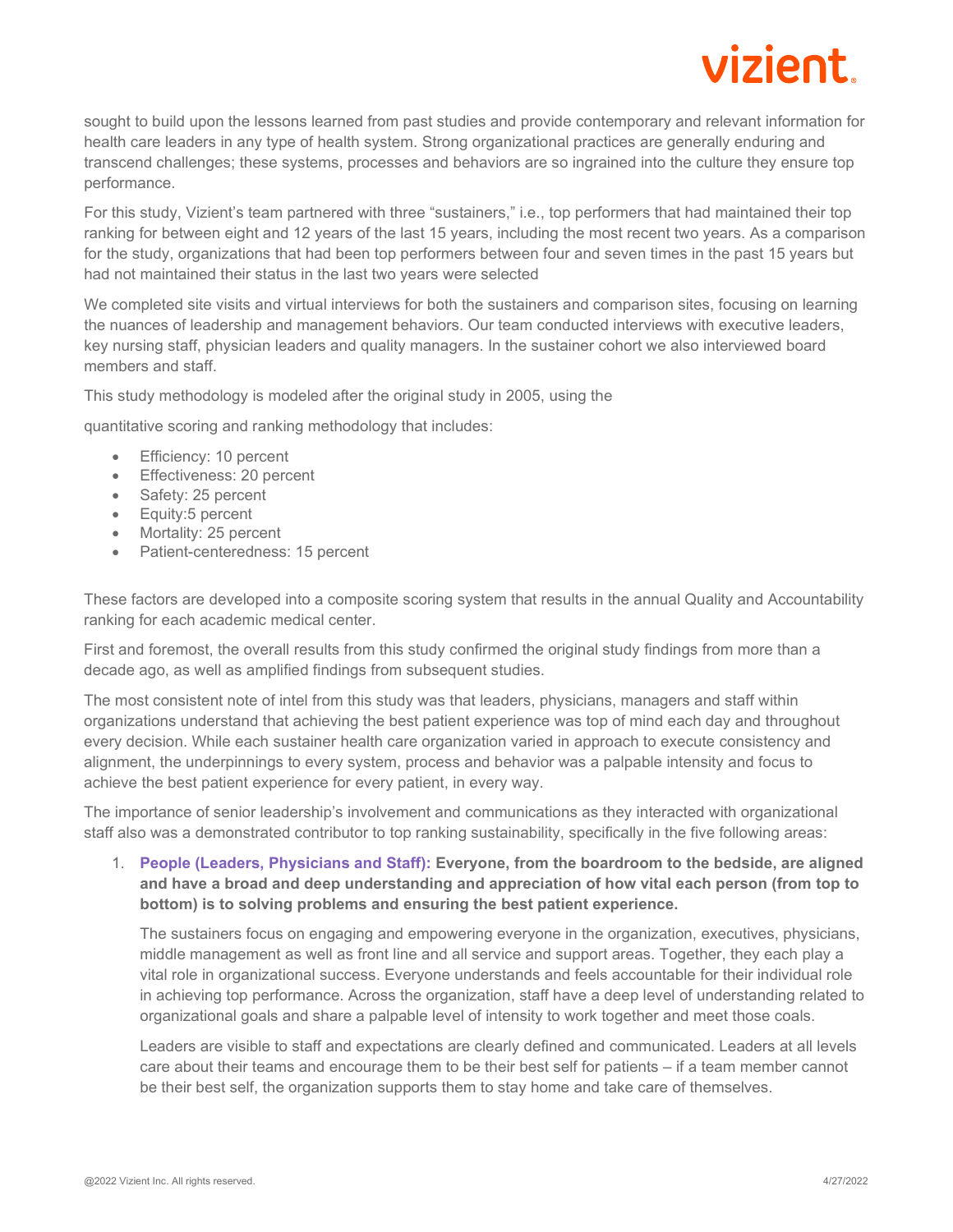

Nurses are highly respected by medical staff and staff are regularly recognized and celebrated.

Even hiring is woven into the mindset, as hires are based on cultural fit and both new hires and existing staff are invested in by providing problem-solving training.

In the comparison hospitals, the continuous intense, aligned and palpable focus and energy is missing. The sense of accountability across individuals and teams varies along with physician engagement. Physicians lack confidence and alignment with executives who set goals and make decisions driven by financials over clinical outcomes. The level of physician and nursing partnership is present in some units, but not pervasive across the organization. Expectations are not clear and communicated across all levels and standard approaches have not been consistently defined and supported. They are on a journey, but organizational and cultural transformation is immature, incomplete and variable.

### 2. **Board Support: The board plays a strong role by assuming and creating accountability for advancing the quality and safety performance agenda.**

The board at sustainer organizations share the palpable focus and energy on achieving the best care and patient experience. They are not afraid to get involved in the decisions affecting patient care and bring an energy to support organization decisions focused on stats beyond the financials. The board or a strong subcommittee is very knowledgeable about quality and safety and embrace their role in messaging, creating accountability and resolving problems. Board members are intimately aware of the current state of quality and safety and can articulate the difference between good and bad. The board understands the metrics and can speak to performance. They expect problem resolution and closure and understand in detail the actions required to positively impact outcomes. Board meeting agendas have quality as one of the top items usually ahead of financials and the board takes its role of accountability seriously.

At comparison hospitals, boards are kept at bay from senior leadership and operational concerns. They do not have robust quality performance transparency and are distracted with other activities such as credentialing. While there may be some enthusiasm, there is not alignment among board leaders about their role and actions. Comparison hospitals with newer board members are demonstrating a priority to increase board engagement in quality and safety. They are intentionally recruiting new members that understand the nuances of health care and who are initiating new activities such as rounding, asking questions and getting immersed in the quality and safety performance of the organization. Significant variation exists in the board member level of knowledge and involvement.

# 3. **Processes: Clinical practice is grounded in transparent data and evidence-based practices to assure the very best patient care.**

The organizational priorities and processes required to achieve success are well-defined. Communication about priorities and associated expectations are clearly communicated and cascaded to departments and individuals to create team and individual alignment and accountability. Performance is managed daily with rounding, huddles, just-in-time coaching and transparent data through management systems. Evidencebased practice is hardwired into daily operations. Staff hold each other accountable and coach each other and there is a clear priority of continuous improvement.

Because of the clear communication and understanding of expectations and best practices, individual staff members and teams are empowered to solve problems as they arise. Clinical training focused on how to solve problems "in the trenches" is a priority for these organizations. Innovation is occurring in real time at the unit and department level.

At comparison hospitals, there is intention to develop models that support management systems, however, there is inconsistent application of key strategies. There is variation in staff alignment and daily activities such as rounding, huddles, just-in-time coaching and data. Comparison hospitals have pockets of high performers, some innovation and some front-line problem-solving. The difference between the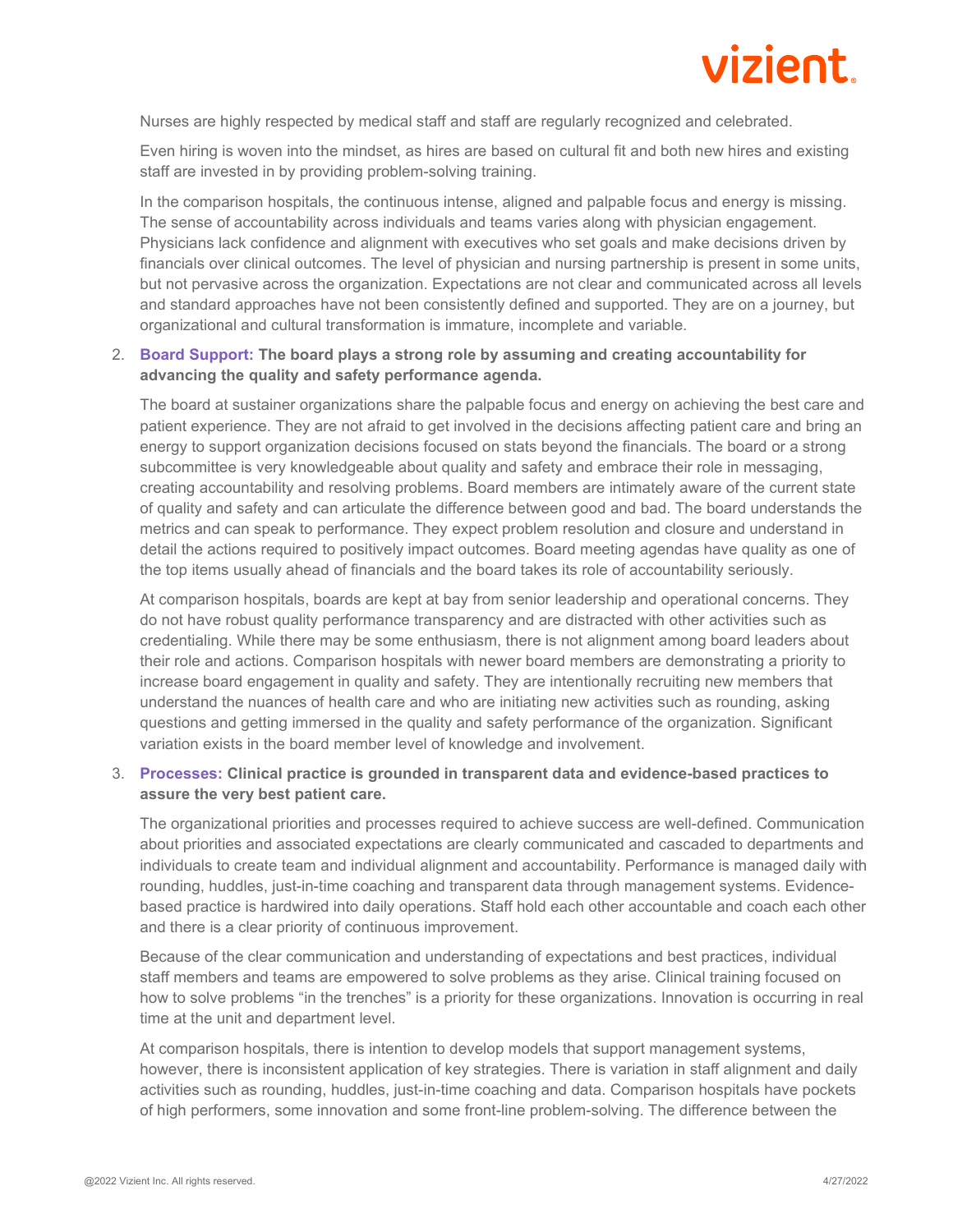# vizient

sustainers and the comparisons hospitals is not in a lack of knowledge or understanding of the principles of high reliability and management systems but rather in the adoption, execution and commitment.

# 4. **Decision Making: At all levels of the organization decisions are made based on delivering the best patient experience and staff empowerment**.

For the sustainer organizations, there is a fundamental understanding throughout the organization that decisions are made with the best patient experience at the center. All leaders respect and support the process for organizational decisions and even when a decision is not what they would have chosen, they champion the decision and facilitate buy-in. Individual physician thoughts are not weighed more heavily than other staff feedback. Leaders at every level are expected to build support for decisions.

Nursing and physician leaders collaborate to prioritize opportunities and implement action plans with bidirectional mutual respect. In fact, staff are empowered to make independent decisions with the best interest of the patient in mind and can autonomously lead rapid improvement.

At comparison hospitals the structure and process for decision making is hierarchical and titles influence decisions. There are too many forums for debating decisions. Staff empowerment occurs when there is a focused organizational initiative or project and wains when the focus is removed. There are pockets of strong physician and nurse collaboration, but it is not engrained in organizational culture. Many decisions are financially focused.

# 5. **Consistent Goals and Reliable Metrics: Goals are easy to understand and are measured and monitored daily/weekly/monthly to create alignment and accountability. Metrics are transparent to all levels of staff on a regular basis***.*

Sustainer organizations are focused and aligned on a "north star" and determined to achieve and sustain top performance. The metrics that matter, such as specific hospital acquired conditions not an aggregate rate, risk adjusted length of stay, readmission rate, can be drilled down to the provider and patient level is essential. Performance-to-goals is reviewed daily, weekly, monthly at the organization and department level. There is continuous reflection about how the individual department can impact the organization's overall performance. The organization does not dispute the data, but rather, uses it to gain insight and drive action. The organization sees themselves as a continuous learning and improving organization. The goals and metrics remain relatively consistent year-over-year. There is a collegial level of competition and humility to drive metric performance and benchmarks are welcomed. Everyone knows who has the best performance and strives to emulate them.

At comparison hospitals, in some cases, goals are almost all financially focused on avoiding penalties. These organizations lack a consistent north star, therefore organizational alignment and focus is jeopardized; there are many disparate metrics. There is variation in the level of understanding of organizational goals and many times, physicians are not involved in goal development and not aware. Goals are not visible, and not effectively cascaded. There is not clarity or alignment on how each department might contribute to the broader organizational success. Benchmarking and risk adjustments become a reason for debate and distraction versus an accelerator for improvement.

Leaders from the sustaining organizations shared that they are highly sensitive and aware of what is required to maintain top performance. They understand they must anticipate and be diligent in proactively identifying potential disruptors that may elevate new challenges and jeopardize their past success. Some of their concerns include:

• Maintaining a mindful and consistent culture through commitment, action and engagement at all levels: executive, middle management and workforce